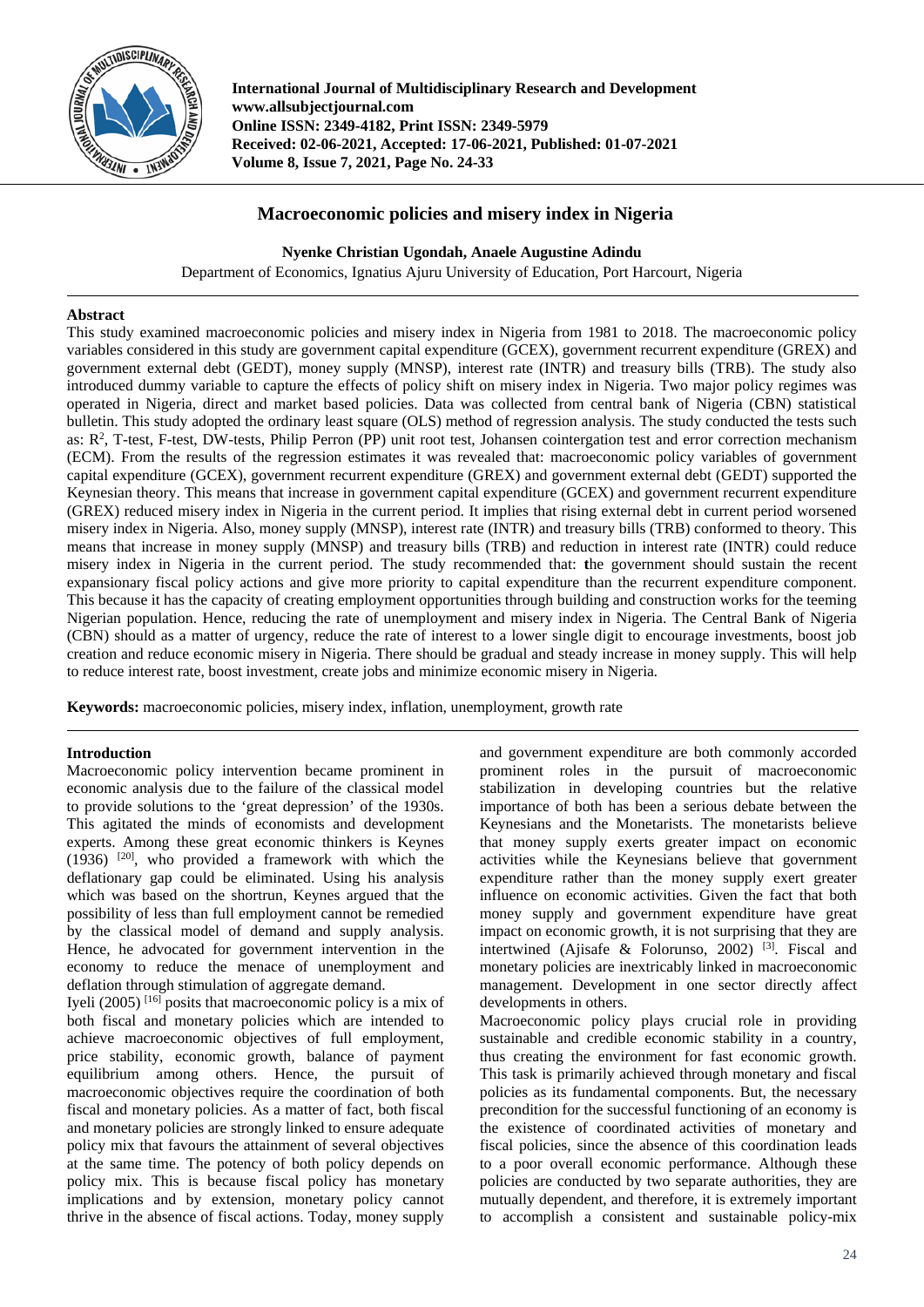framework, within which monetary and fiscal policies will be harmonized, to avoid possible inconsistencies (Kvrgić, Čolić, & Vujović, 2011)<sup>[21]</sup>. While fiscal policy is mainly concerned with the public expenditures and revenues, monetary policy deals with the discretionary control of money supply. The essence of regulating and controlling the economy through these policies is to maximize the welfare of the citizens. To maximize the welfare of the people requires substantial reduction in economic misery.

According to Okun (1966), misery index is measured by the sum of inflation and unemployment rates for a particular economy. A higher level of inflation and unemployment was shown to have a negative impact on the welfare of the citizens. Okun (1966) noted that the misery index is a measure of economic distress due to the significant cost burden imposed on the citizenry by the negative economic conditions. In its original form, the index was computed as a combination of unemployment and inflation rates. As Mankiw (2010)  $^{[22]}$  later explained, the index measures the level of economic discomfort as an unweighted sum of unemployment and inflation which constitutes two important indicators of macroeconomic policy outcomes. Unemployment and inflation as the key components of the misery index, remain critical problems of macroeconomic management in the country.

In Nigeria, inflation rates which remained moderated between 2006 and 2013 began to rise from 2014 to date. The records show that headline inflation rose from 8.0% in 2014 to 18.6% in 2016. Similarly, unemployment plus underemployment rate increased from 25.53% in 2014 to 33.6% in the third quarter of 2016 but fell slightly to 18.8% in third quarter of 2017 and rose to 23.1% in third quarter of 2018 (NBS, 2018). These negative developments have been exacerbated by the decline in GDP growth rates which turned negative within the first three quarters of 2016, suggesting that Nigeria is currently in stagflation; an economic condition characterized by declining growth, rising unemployment and rising inflation. This condition has implications for livelihood since inflation and unemployment growth are major factors that increase the level of misery. According to Hanke (2018) [13], Nigeria ranks 6th among the ten (10) top countries in the world in high misery with index score of 52.1. The major factor contributing to the country's misery is its high unemployment rate. In view of the foregoing, this study examines the relationship between macroeconomic policies and misery index in Nigeria.

It should be noted that macroeconomic policy is intended to achieve full employment level. Achievement of full or sustainable employment opportunities is a key dimension to wellbeing and human development. While acknowledging the inestimable importance of macroeconomic policies, it is however worrisome to note that over the past decades, there is little or no evidence of a meaningful impact of such macroeconomic policy on unemployment and inflation rates in Nigeria. Despite huge government expenditure occasioned by the implementation of expansionary fiscal policy which has often been accompanied by monetary expansion, there seems to be rising unemployment, inflation and slow growth of GDP. This scenario requires further investigation into the relationship between macroeconomic policies and the problems of unemployment, inflation and slow growth of GDP which are key indicators of misery index.

The empirical studies on this issue have produced inconclusive results (Holden and Sparrman, 2013)<sup>[14]</sup>. The issue is even more worrisome as there is paucity of empirical studies for Nigeria. Studies on macroeconomic policy (monetary and fiscal) focused on its impact on economic growth, unemployment and inflation nexus separately (Taiwo and Agbatogun, 2012; Bakare, 2012; Uma, Eboh and Nwaka, 2013; Onakoya and Somoye, 2013) [33, 6, 34, 31]. while others focused on the impact of economic growth on unemployment and poverty (Ijaiya, Ijaiya, Bello and Ajayi, 2011; Sodipe and Ogunrinola, 2011; Oloyede, 2014) [15, 32, 30] . As a matter of fact, apart from Okonji and Igbanugo  $(2019)$  <sup>[28]</sup> who examined the role of macroeconomic performance in improving the wellbeing of the people using Hanke's misery index as a measure of wellbeing, there is no other known study in Nigeria that considered the effect of macroeconomic policies on misery index. Although, the work of Okonji and Igbanugo (2019) [28] considered macroeconomic performance and economic wellbeing using misery index, they used monthly time series data from 1990 to 2017 and estimated a K-Class model. The gap which this study fills is to examine macroeconomic policies and misery index using annually time series data that spanned from 1981 to 2018 using Johansen cointegration and error correction model (ECM). The rest of the study centres on literature review, methodology, Data analysis, and conclusions and recommendations.

## **Literature Review Conceptual Clarifications Macroeconomic Policies**

Macroeconomic policies are usually implemented through two sets of tools- fiscal and monetary policies. Both forms of policy are used to stabilize the economy, which can mean boosting the economy to the level of GDP consistent with full employment. Macroeconomic policy focuses on limiting the effects of the business cycle to achieve the economic goals of price stability, full employment, and growth.

## **Misery Index**

Misery index otherwise known as the economic discomfort index (EDI) is one of the early attempts at developing a comprehensive index comprising a range of indicators for tracking macroeconomic conditions along the business cycles. The index was created by Okun (1966). It comprises of inflation and unemployment rates for a specific economy. It was made popular in the early part of 1970s, when the United States of America was experiencing economic stagflation. As a result of the stagflation, a higher level of either inflation or unemployment was shown to have a negative impact on the welfare of the citizens. Okun (1966), therefore, suggested the misery index as a measure of economic distress due to the significant cost burden imposed on the citizenry by the negative economic conditions in the United States at the time. In its original form, the index was computed as a combination of unemployment and inflation rates.

Mankiw  $(2010)$ <sup>[22]</sup> explained that the index measures the level of economic discomfort as an unweighted sum of unemployment and inflation which constitutes two important indicators of macroeconomic policy outcomes. Over the years, other variants of the index have been developed such as the Barro (1999) [7] misery index which includes interest rates and GDP growth rate into the mix.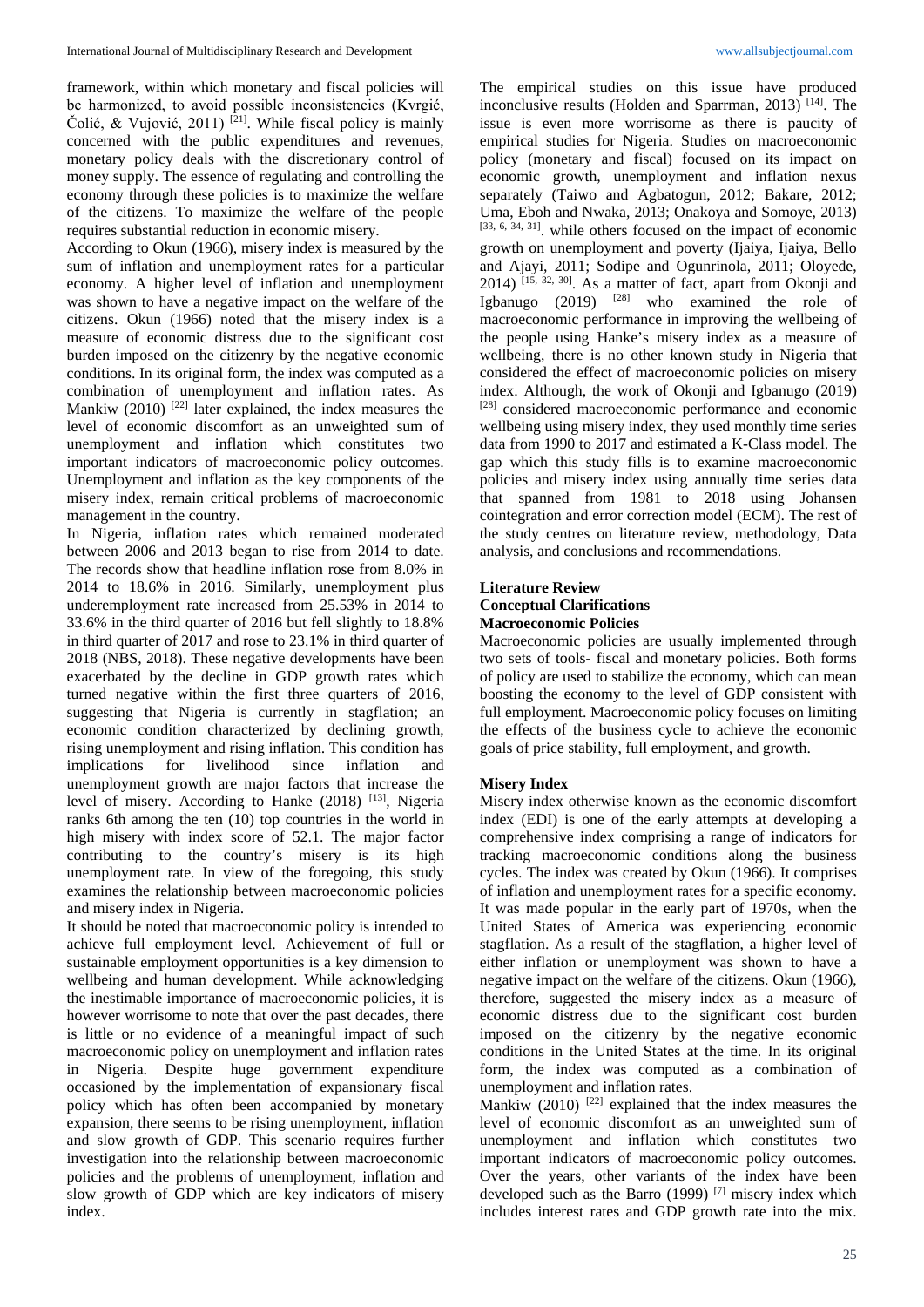Hufbauer, Kim, and Rosen (2008) and Barro (1999) <sup>[7]</sup> works applied to other countries in measuring the index. The index has since then, become an important measure of economic livelihood in many countries and employed by policy makers to guide policy (Cohen *et al*., 2014). Largely, the index is a vector quantity that has magnitude and direction that is usually triggered by the direction and magnitude of unemployment, growth rate and inflation at any given point in time. Hence, an upward movement in the misery index signals the presence of a negative consumer sentiment associated with an economic discomfort. This study sees misery index in line with Barro's (1999) [7] view as an aggregation of unemployment, inflation, interest rate minus growth rate of GDP in Nigeria.

## **Theoretical Literature**

This study is anchored on the Keynesian theory of Government intervention and the Monetarist theory. This was first presented by Keynes in his book, 'The General Theory of Employment, Interest and Money', published in 1936. The Keynes theory states that expansion of government expenditure accelerates economic growth. Keynes (1936)<sup>[20]</sup>, assumes the aggregate supply function to be stable. He concentrates his entire attention upon the aggregate demand function to fight economic depression. He submitted that the lingering economic depression was a result of failure on the part of the government to control the economy through appropriate economic policies (Iyoha, 2003) [18] . Consequently, he proposed the concept of government intervention in the economy through the use of macroeconomic policies (Torres, 2010). According to Keynesian economists, when the economy is knocked off balance by serious economic shocks, the government can help restore normalcy by increasing demand through government spending. And because the influx of government spending drives businesses to hire factor input and consumers to spend, its impact is multiplied (Mankiw, 2010) [22] . In summary, this theory holds that increase in government expenditure leads to increase in economic activities and higher economic growth. The Keynesian theory asserts that government expenditure especially deficit financing could provide short - term stimulus to help halt a recession or depression. During a recession, aggregate expenditure is deficient causing the underutilization of inputs (economic resources). Aggregate expenditure (AE) can be increased, according to Keynes  $(1936)$ <sup>[20]</sup>, by increasing consumption spending (C), increasing investment spending (I), increasing government spending (G), or increasing the net exports  $(X-M)$ . i.e,  $AE = C + I + G + (X-H)$ M). For the sake of simplicity, this analysis holds that public spending measures have a direct impact on aggregate demand, which will stimulate the economy.

The monetarist theory started with the Milton Friedman's publication in 1956, of the quantitative money theory. Friedman's and the Chicago School's greatest achievement was to show that money stock is not influenced by the interest rate. In their view, money stock is a useful variable in the economic revival policies. Also, another idea proposed by Friedman  $(1969)$  <sup>[12]</sup>, was that only unanticipated shocks in money stock have effects on the real economy. Friedman argues that changes in the money stock are independent of those in the money demand. Emphasizing this, he sees positive correlation between money and production as a reflection of causality from

money stock to production. Promoting a monetarist theory of a rather general nature, the Chicago School explanatorily covers all forms of market economy. Cerna  $(2012)$ <sup>[10]</sup> shows that monetary theories are supported by prestigious economists, one of them being Milton Friedman, author of 'Inflation and monetary systems' (1968). These two theories are relevant to this study as their explanations expose how macroeconomic policies can be used to manage economic misery.

## **Empirical Literature Review**

There a number of studies that relates macroeconomic policy variables with indicators of economic misery. For example, Ajisafe and Folorunso (2002) <sup>[3]</sup> studied the relative effectiveness of monetary and fiscal policy on economic activity in Nigeria was determined through cointegration and error correction modeling techniques. The time series properties of the variables were investigated by conducting a unit root test using annual series data for the period 1970-1998. The result of our analysis shows that monetary rather than fiscal policy exerts a great impact on economic activity in Nigeria. The emphasis on fiscal action of the government has led to greater distortion in the Nigerian economy. They were however, of the opinion that both monetary and fiscal policies should be complementary. Mohammad, Wasti, Lal and Hussain (2009)<sup>[24]</sup> examined the long run relationship among M2, inflation, government expenditure impact and economic growth in case of Pakistan. For this purpose they used Johansen cointegration and Granger causality tests to find out long run association and causality. They found a negative relation between public expenditure and inflation. They explained that most of public expenditure is non-development and inflation is due to adverse supply shock (cost push inflation) in case of Pakistan. Nevertheless, Mountford and Uhlig (2008) <sup>[25]</sup> found no significant role for monetary policy but have support for fiscal policy.

Adefeso and Mobolaji (2010)<sup>[1]</sup> examined the relative effectiveness of fiscal and monetary policy on economic growth in Nigeria. Annual time series data from 1970 – 2007 is employed. Error correction mechanism and cointegration technique have been used in the study. Gross domestic product, broad money, government expenditure and degree of openness have been used in the study. Results indicate that the effect of monetary policy on economic growth in Nigeria is much stronger than fiscal policy. They recommended that policy makers should emphasize on monetary policy for the purpose of economic stabilization in Nigeria.

Iyeli, Uda and Akpan  $(2012)$ <sup>[17]</sup> investigated the relative effectiveness of monetary and fiscal policies on economic activity in Nigeria. They used broad money supply and government fiscal deficits to measure their influences on economic activity represented by the gross domestic product (GDP). Two equations were estimated on the relative effectiveness of monetary vis-à-vis fiscal policy. They used error correction mechanism with annual time series data for the period 1970 through 2001. The results of the study confirmed the earlier work of Bogunjoko (1997) [8] that the contemporaneous contribution of broad money supply (MS2) to the inflationary cycle in Nigeria is weak, but it one year lagged value is strong, positive and significant. The effects of Money Supply factors on inflation in Nigeria appear dominant, while the role of fiscal deficit is pervasive.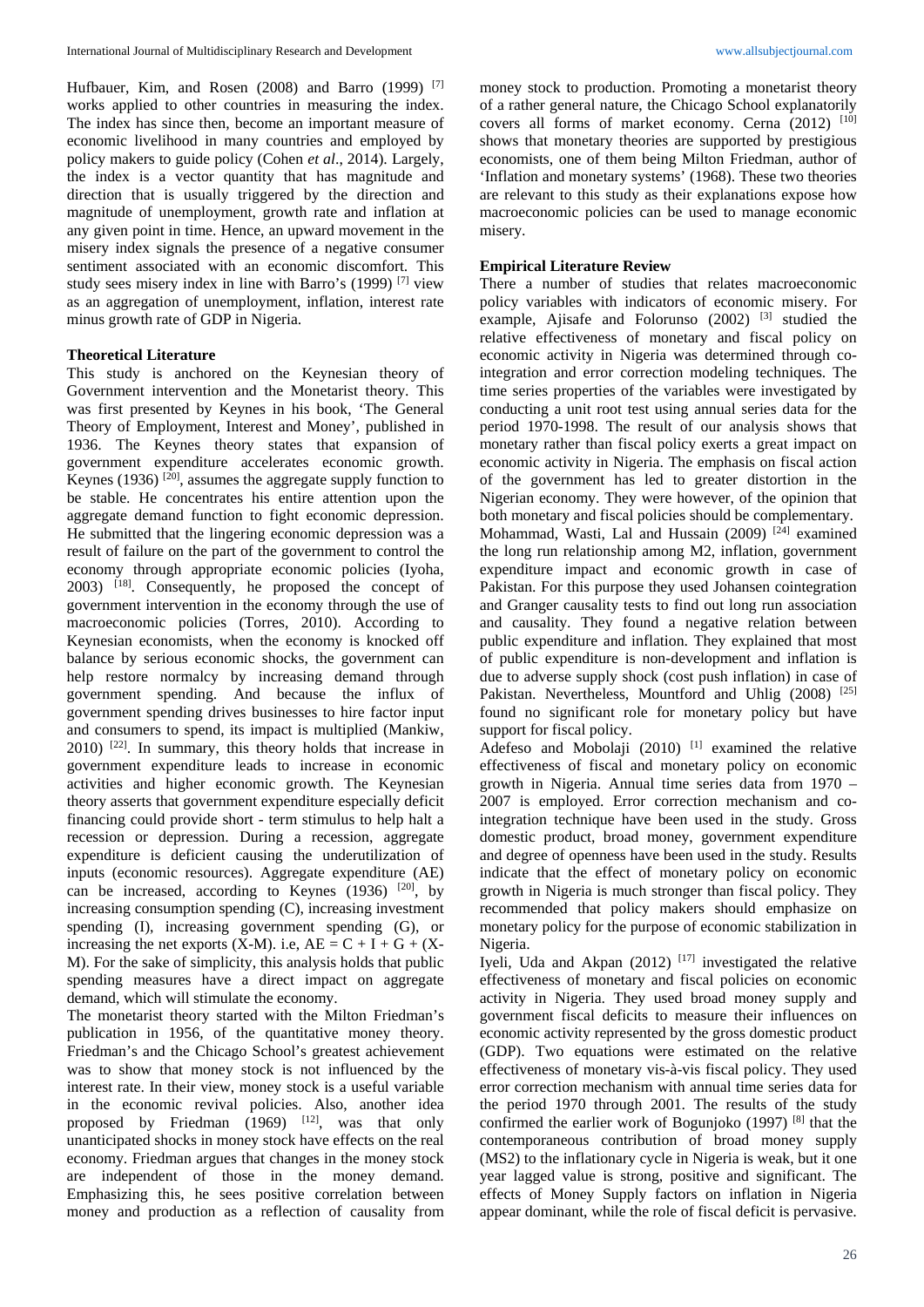The study also confirmed that the role of fiscal policy (especially fiscal deficits) although positive, is negligible and in some instances statistically insignificant in influencing cyclical inflation rate in Nigeria within the period under review. Output model confirms that money matters in Nigeria and that the appropriate monetary target is the Broad Money Supply. It concludes that the effect of monetary policy on output growth has an edge over fiscal policy variable as a measure of output stabilization while fiscal policy efforts of the Federal Government of Nigeria are not positive in stimulating output growth.

Aliyu  $(2012)$  <sup>[4]</sup> in his study examined macroeconomic policy, output and unemployment dynamic in Nigeria's using time series data for the period 1970-2010. The study estimated a linear Okun-type model using the transitory and permanent components of the real output series. Results from the linear estimates suggest that the short-run link between output and unemployment is negative as expected, but that the long-run relationship is positive. This result therefore provides support for the hypothesis of nonlinearity in the dynamic relationship between output and unemployment. The study also estimated a non-linear variant of the Okun's type model using the Generalised Method of Moments. The results confirmed that the dynamic relationship is non-linear and hump-shaped. At unemployment rates below the threshold of 5.5%, the relationship is positive, and becomes negative at higher unemployment rates. It therefore argued that when unemployment rate is below the 5.5% threshold, the economy experiences jobless growth. Under this condition, supply-side, rather than demand-side policies are better suited for effective employment generation. It was also found that output increases in the service, agricultural and industrial sectors have the greater potential for employment generation. The study therefore argued that policies that aim at raising output in these sectors would be more efficient in reducing unemployment in Nigeria.

Kareem, Afolabi, Raheem, and Bashir (2013) [19] studied the impact of fiscal and monetary instruments on economic growth. OLS regression was employed to analyze the variables employed. The results of the findings revealed that there has been fluctuation in the trend of policy variables in Nigeria. It also showed that broad money and recurrent expenditure have positive relationship with RGDP but recurrent expenditure is 5% significant with broad money having no significant level. Whereas, narrow money, inflation, interest rate and capital expenditure have negative impact on GDP though interest rate is significant at 10%. The study concluded that narrow money, broad money, government recurrent expenditure and capital expenditure were significant variables that affect economic growth in Nigeria.

Falade and Folorunso  $(2015)$ <sup>[11]</sup> studied the relative effectiveness of fiscal and monetary policy instruments and economic growth sustainability in Nigeria. They employed the methodology of error correction mechanism whereby the time series properties of fiscal and monetary variables were first tested using Augmented Dickey-Fuller and Philip Perron unit root tests, followed by Johansen co-integration test among the series using annual data for the period 1970- 2013. The result suggests that there is a long run relationship among fiscal and monetary variables and economic growth. It however, found that the current level of exchange rate and its immediate past level, domestic interest rate, current level of government revenue and current level of money supply are the appropriate policy instrument mix in promoting economic growth both in the short and long run. The paper concluded that fiscal and monetary policies are still complementary.

The work of Mohamed, Mnaranara, Abdul, Allieu & Chernor (2015) [23] investigated macroeconomic policies and growth of output in the Sierra Leone economy from 1970- 2010, within the framework of error correction model (ECM). The study reveals that high budget deficit, high inflation and exchange rate instability were observed as contributing factors for the economy's poor growth performance. The war dummy is found to have a negative effect on investment and the growth of output, thus political instability which is characterized by the war period erodes confidence in the investment climate and thus affects growth. Given the welfare implication of economic growth, it was recommended that government should vigorously pursue prudent macroeconomic policies, promoting institutional and infrastructural development conducive to attract competitive local and foreign investments to encourage economic growth.

The study of Adegoriola and Siyan  $(2015)$ <sup>[2]</sup> on the relative impact of money supply and government expenditure on economic growth in Nigeria adopted the beta Coefficients techniques and Two Stage Least Square to analyze the data. They used three different models. The monetary model, fiscal model and monetary and fiscal model; the results obtained showed that broad money supply is more effective among the two monetary policy instruments (broad money supply and interest rate). On the other hand, in the fiscal model, government expenditure is more potent than any of the other two fiscal policy instruments (tax revenue and budget deficit). On the third model (monetary and fiscal), the result showed that government expenditure is relatively more effective compared with money supply on economic activities. They found out that the impact government expenditure as a fiscal policy instrument is greater, more reliable (predictable) and faster in stabilizing the Nigerian economy than money supply as a monetary policy instrument. They therefore advised that both policy instruments can be mixed to bring about economic growth and stability for Nigeria.

Attamah, Anthony and Ukpere  $(2015)$ <sup>[5]</sup> in their study investigated the impact of fiscal and monetary policies on unemployment problem in Nigeria covering the periods 1980 to 2013. The study used government expenditures and revenues to measure fiscal policy while monetary policy was proxied by broad money supply (M2), interest and exchange rates respectively. The study adopted the method of econometric analysis employing OLS techniques and unit roots test using the Augmented Dickey-Fuller and the cointegration tests using the Engle Granger approach. Error correction models were estimated to take care of the short run dynamics. It was found that while government expenditure had a positive relationship with unemployment problem in Nigeria, the result of government revenue was negative and insignificant on unemployment problem. For monetary policy, it was found that money supply and exchange rate had positive and significant impact while interest rate has only a positive relationship on unemployment problem in Nigeria. This meets the a priori expectation. The study also revealed that increases in interest and exchange rates escalate unemployment by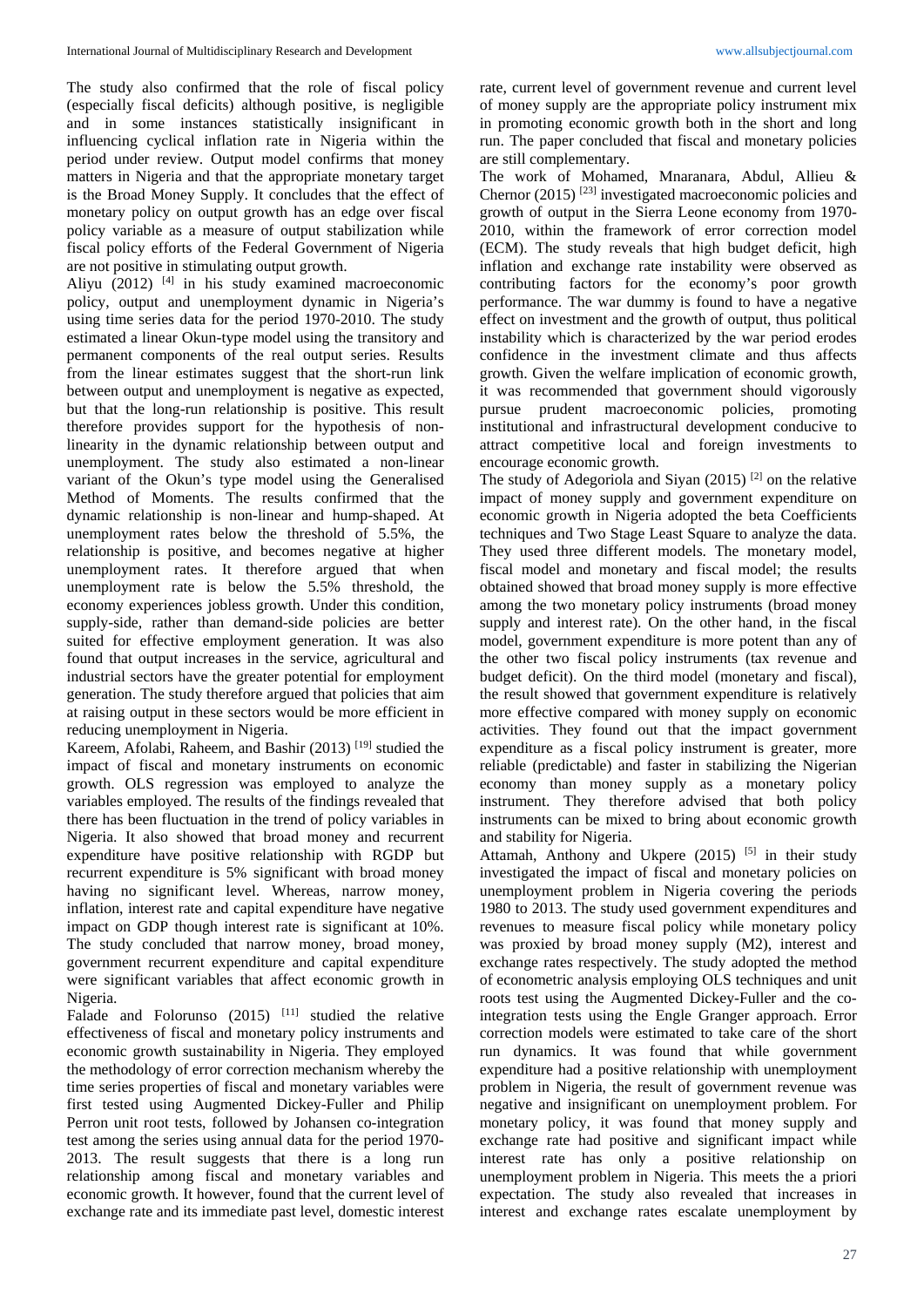increasing cost of production which discourages the private sector from employing large workforce. On the other hand, national productivity measured by real GDP had a negative and significant impact on unemployment rate in Nigeria. The study recommended that for an effective combat to unemployment problem in Nigeria, there should be a systematic diversion of strategies, thus more emphasis should be laid on aggressively pursuing entrepreneurial development and increased productivity. Again government should aggressively focus on investment, employment generation and economic growth that has mechanism to trickle does to the masses.

Ogunmuyiwa (2016)  $[27]$  in his study, examined the impact of monetary and fiscal policy management on the problem of inflation in Nigeria. He used monthly data spanning from January 2010 to October 2016 on inflation rate, interest rate, exchange rate, narrow money, broad money, government capital expenditure and government recurrent expenditure. The autoregressive distributed lag (ARDL) was employed after ascertaining the stationarity properties of the series through the augmented Dickey-Fuller (ADF) test. The results showed that broad money supply (M2) and capital expenditure (CE) were significant and are positively related (short and long run) to inflation in Nigeria. Exchange rate was significant and positively related to inflation in the long run. The study also revealed that Nigerian inflationary situation is driven by monetary and fiscal policies in the long run. Narrow money has no significant impact on inflation problem both in the short and long run in Nigeria. The study concluded that monetary and fiscal policies have positive impact on inflation in Nigeria and recommended that monetary and fiscal policies should be harnessed, coordinated and sustained with the help of Central Bank of Nigeria in order to combat the problem of inflation in Nigeria."

"In their study, Okonji and Igbanugo (2019)<sup>[28]</sup> examined the role of macroeconomic performance in improving the wellbeing of the people. They used economic growth, debts, fiscal policy stance, monetary policy stance and efficiency of governance as indicators of macroeconomic performance. They estimated a K-Class model with monthly time series data from 1990 to 2017. Their analyses indicated that economic growth, through allocative and distributive efficiency, supported the improvement of wellbeing. Also, a contractionary monetary policy that raises interest rate and unemployment rate has a dampening effect on wellbeing. Their analysis further revealed that excessive domestic borrowing that characterizes the Nigerian economy undermines the wellbeing of the Nigerian population. They therefore recommended that the monetary authority reconsiders its current stance on maintaining very high rediscount rate in Nigeria

#### **Methodology Model Specifications**

Following the Keynesian and Monetarist models and the empirical models adopted by Ikonji and Igbanugo (2019)  $[28]$ , this study specifies its model with some modifications as follows-

MDX = f (GCEX, GREX, GEDT, MNSP, INTR, TRB, DMV)

The ordinary least square (OLS) form of the model can be written as-

 $MDX = \lambda_0 + \lambda_1 GCEX + \lambda_2 GREX + \lambda_3 GEDT + \lambda_4 MNSP +$  $\lambda_5$ INTR+ $\lambda_6$ TRB+ $\lambda_7$ DMV+u 2

The log transformed form of the equation is written as- $MDX = \lambda_0 + \lambda_1 log GCEX + \lambda_2 log GREX + \lambda_3 log GEDT +$  $\lambda_4$ logMNSP+ $\lambda_5$ INTR+ $\lambda_6$ logTRB $\lambda_7$ DMV+u 3

 $\lambda_1$ <0;  $\lambda_2$ <0;  $\lambda_3$ >0;  $\lambda_4$ <0;  $\lambda_5$ >0;  $\lambda_6$ <0;  $\lambda_7$ <0;

### Where-

 $MDX =$  Misery index (the sum of unemployment, inflation, lending rates less GDP growth rate) GCEX = Government capital expenditure GREX = Government recurrent expenditure GEDT = Government external debt  $MNSP =$ Money supply  $INTR = Interest rate$ TRB = Treasury bill DMV = Dummy variable  $\lambda_0$  = constant or intercept  $λ_1$ -  $λ_7$  = co-efficient of explanatory variables  $u =$  error term or stochastic variable

## **Data Collection and Analytical Technique**

This study by its nature suggests that data be collected from secondary sources. This is the reason the present study obtained data from the secondary sources. They include: journals, books, conference papers, Central Bank of Nigeria (CBN) statistical bulletin. This study adopted the ordinary least square (OLS) method of regression analysis. The study conducted some other tests such as- $R^2$ , T-test, F-test, DWtests, Philip Perron (PP) unit root test, Johansen cointergation test and error correction mechanism (ECM). E-views 10.0 was used to facilitate the estimation processes."

# **Results and discussion of findings**

#### **Unit Root Analysis**

The Philip Perron (PP) unit root test was employed to ascertain whether the time series data used in this study were stationary or not. The results of the PP unit root test are presented and discussed in table 4.1 as follows:

| Table 1: PP Unit Root Stationary Test |  |  |  |
|---------------------------------------|--|--|--|
|---------------------------------------|--|--|--|

| <b>Variables</b> | <b>PP</b> Statistics at | 1% Critical | 5% Critical | <b>PP</b> Statistics at first | 1% Critical | 5% Critical | Order of    |
|------------------|-------------------------|-------------|-------------|-------------------------------|-------------|-------------|-------------|
|                  | <b>Levels</b>           | Value       | Value       | <b>Difference</b>             | Value       | Value       | integration |
| <b>MDX</b>       | $-2.798692$             | $-3.621023$ | $-2.943427$ | $-9.724657**$                 | $-3.626784$ | $-2.945842$ | I(1)        |
| Log(GCEX)        | $-0.883411$             | $-3.621023$ | $-2.943427$ | $-6.268876**$                 | $-3.626784$ | $-2.945842$ | I(1)        |
| Log(GREX)        | $-1.431489$             | $-3.621023$ | $-2.943427$ | $-8.039243**$                 | $-3.626784$ | $-2.945842$ | I(1)        |
| Log(GEDT)        | $-2.900566$             | $-3.621023$ | $-2.943427$ | $-4.654941**$                 | $-3.626784$ | $-2.945842$ | I(1)        |
| Log(MNSP)        | $-0.642565$             | $-3.621023$ | $-2.943427$ | $-3.634350**$                 | $-3.626784$ | $-2.945842$ | I(1)        |
| <b>INTR</b>      | $-2.495756$             | $-3.621023$ | $-2.943427$ | $-7.771250**$                 | $-3.626784$ | $-2.945842$ | I(1)        |
| Log(TRB)         | $-1.900727$             | $-3.621023$ | $-2.943427$ | $-4.573263**$                 | $-3.626784$ | $-2.945842$ | I(1)        |
| <b>DMV</b>       | $-1.464055$             | $-3.621023$ | $-2.943427$ | $-6.000004**$                 | $-3.626784$ | $-2.945842$ | I(1)        |

Source- Computed from E-view 10.0

Note- \*(\*\*) indicates (1%) and (5%) Significant Levels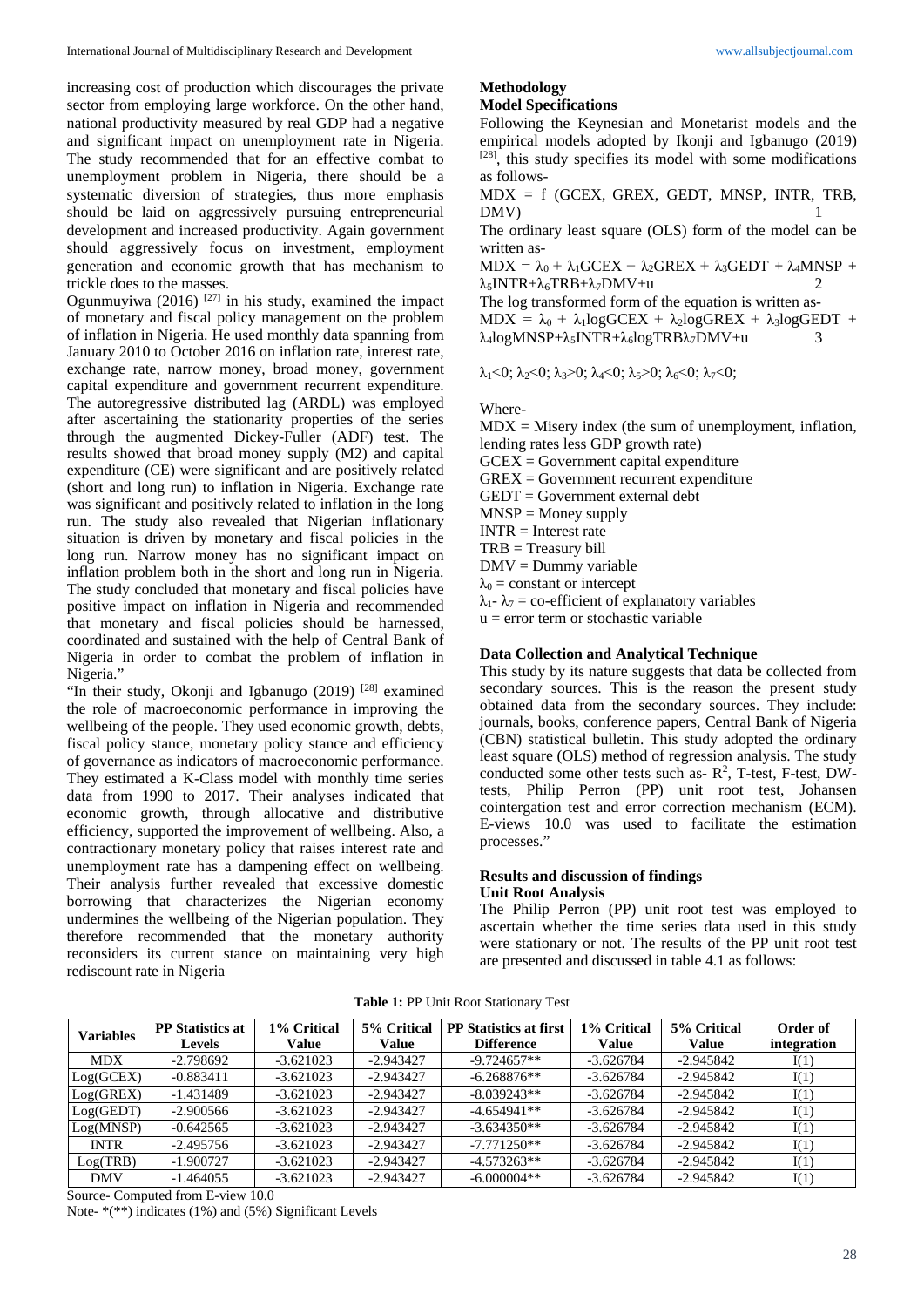The unit root test in the table 4.1 above shows that misery index, government capital expenditure, government recurrent expenditure, government external debt, money supply, interest rate, treasury bills and dummy variable were stationary at first difference [that is, I(1)] at 1% and 5% significant levels. Therefore, the time series data used in this study were stationary.

### **Johansen Cointegration Test**

In order to test for a longrun equilibrium relationship between macroeconomic policies and misery index, Johansen cointegration test was carried out. The choice of Johansen cointegration test was informed by the fact that all the variables were stationary at first difference. The Johansen cointegration test for the model was presented in tables 4.2.

|                                                                         | Unrestricted Cointegration Rank Test (Trace)"              |           |                       |         |
|-------------------------------------------------------------------------|------------------------------------------------------------|-----------|-----------------------|---------|
| Hypothesized                                                            |                                                            | Trace     | 0.05                  |         |
| No. of $CE(s)$                                                          | Eigenvalue                                                 | Statistic | Critical Value        | Prob.** |
| None $*$                                                                | 0.869534                                                   | 223.2107  | 159.5297              | 0.0000  |
| At most $1 *$                                                           | 0.731549                                                   | 151.9283  | 125.6154              | 0.0005  |
| At most $2^*$                                                           | 0.710488                                                   | 105.9003  | 95.75366              | 0.0083  |
| At most 3                                                               | 0.458173                                                   | 62.51567  | 69.81889              | 0.1664  |
| At most 4                                                               | 0.361353                                                   | 41.06739  | 47.85613              | 0.1865  |
| At most 5                                                               | 0.280105                                                   | 25.37324  | 29.79707              | 0.1485  |
| At most 6                                                               | 0.215666                                                   | 13.87048  | 15.49471              | 0.0866  |
| At most $7 *$                                                           | 0.142196                                                   | 5.368269  | 3.841466              | 0.0205  |
| Trace test indicates 4 cointegrating eqn(s) at the 0.05 level           |                                                            |           |                       |         |
| denotes rejection of the hypothesis at the 0.05 level                   |                                                            |           |                       |         |
| **MacKinnon-Haug-Michelis (1999) p-values                               |                                                            |           |                       |         |
|                                                                         | Unrestricted Cointegration Rank Test (Maximum Eigenvalue)" |           |                       |         |
| Hypothesized                                                            |                                                            | Max-Eigen | 0.05                  |         |
| No. of $CE(s)$                                                          | Eigenvalue                                                 | Statistic | <b>Critical Value</b> | Prob.** |
|                                                                         |                                                            |           |                       |         |
|                                                                         |                                                            |           |                       |         |
| None $*$                                                                | 0.869534                                                   | 71.28245  | 52.36261              | 0.0002  |
| At most 1                                                               | 0.731549                                                   | 46.02800  | 46.23142              | 0.0525  |
| At most 2 *                                                             | 0.710488                                                   | 43.38460  | 40.07757              | 0.0205  |
| At most 3                                                               | 0.458173                                                   | 21.44829  | 33.87687              | 0.6502  |
| At most 4                                                               | 0.361353                                                   | 15.69414  | 27.58434              | 0.6916  |
| At most 5                                                               | 0.280105                                                   | 11.50276  | 21.13162              | 0.5971  |
| At most 6                                                               | 0.215666                                                   | 8.502213  | 14.26460              | 0.3299  |
| At most $7 *$                                                           | 0.142196                                                   | 5.368269  | 3.841466              | 0.0205  |
| 'Max-eigenvalue test indicates 3 cointegrating eqn(s) at the 0.05 level |                                                            |           |                       |         |
| * denotes rejection of the hypothesis at the 0.05 level                 |                                                            |           |                       |         |
| **MacKinnon-Haug-Michelis (1999) p-values                               |                                                            |           |                       |         |

| Table 2: Johansen Cointegration Test for Macroeconomic Policy and Misery Index |  |  |
|--------------------------------------------------------------------------------|--|--|
|--------------------------------------------------------------------------------|--|--|

#### **Source- Computed from E-view 10.0**

From the result in table 4.2, trace statistic indicated 4 cointegrating equations and max-eigen statistics indicate 3 cointegrating equations. This means that a longrun equilibrium relationship exist between the mix policy variables and misery index in Nigeria.

#### **Error Correction Mechanism Model**"

In order to adjust for the shortrun, the ECM model that established the relationship between macroeconomic policies and misery index was estimated. The ECM became necessary because of the lonrun equilibrium relationship. Hence, the need for shortrun adjustment. The result of the parsimonious error correction model was presented in tables  $4.3.$ 

| <b>Table 3:</b> Parsimonious ECM Estimates for Macroeconomic Policy and Misery Index |
|--------------------------------------------------------------------------------------|
|--------------------------------------------------------------------------------------|

| <b>Dependent Variable: D(MDX)</b> |                    |                   |             |        |  |  |
|-----------------------------------|--------------------|-------------------|-------------|--------|--|--|
| <b>Variable</b>                   | <b>Coefficient</b> | <b>Std. Error</b> | t-Statistic | Prob.  |  |  |
|                                   | 8.944216           | 6.177243          | 1.447930    | 0.1669 |  |  |
| DLOG(GCEX)                        | $-14.61727$        | 5.954916          | $-2.454657$ | 0.0259 |  |  |
| $DLOG(GCEX(-1))$                  | $-6.450146$        | 5.472569          | $-1.178632$ | 0.2558 |  |  |
| $DLOG(GCEX(-2))$                  | $-12.01133$        | 6.411847          | $-1.873303$ | 0.0794 |  |  |
| DLOG(GREX)                        | $-31.22709$        | 11.12096          | $-2.807950$ | 0.0126 |  |  |
| $DLOG(GREX(-2))$                  | 19.13445           | 9.191527          | 2.081749    | 0.0538 |  |  |
| $DLOG(GREX(-3))$                  | 8.094444           | 8.979549          | 0.901431    | 0.3807 |  |  |
| DLOG(GEDT)                        | 13.13504           | 4.522677          | 2.904263    | 0.0103 |  |  |
| $DLOG(GEDT(-1))$                  | 1.814025           | 4.099436          | 0.442506    | 0.6640 |  |  |
| DLOG(MNSP)                        | $-56.41318$        | 18.22935          | $-3.094635$ | 0.0070 |  |  |
| $DLOG(MNSP(-2))$                  | $-51.12070$        | 20.10581          | $-2.542583$ | 0.0217 |  |  |
| D(INTER)                          | 0.500097           | 0.248773          | 2.010254    | 0.0437 |  |  |
| $D(INTER(-1))$                    | 1.831785           | 0.801629          | 2.285078    | 0.0363 |  |  |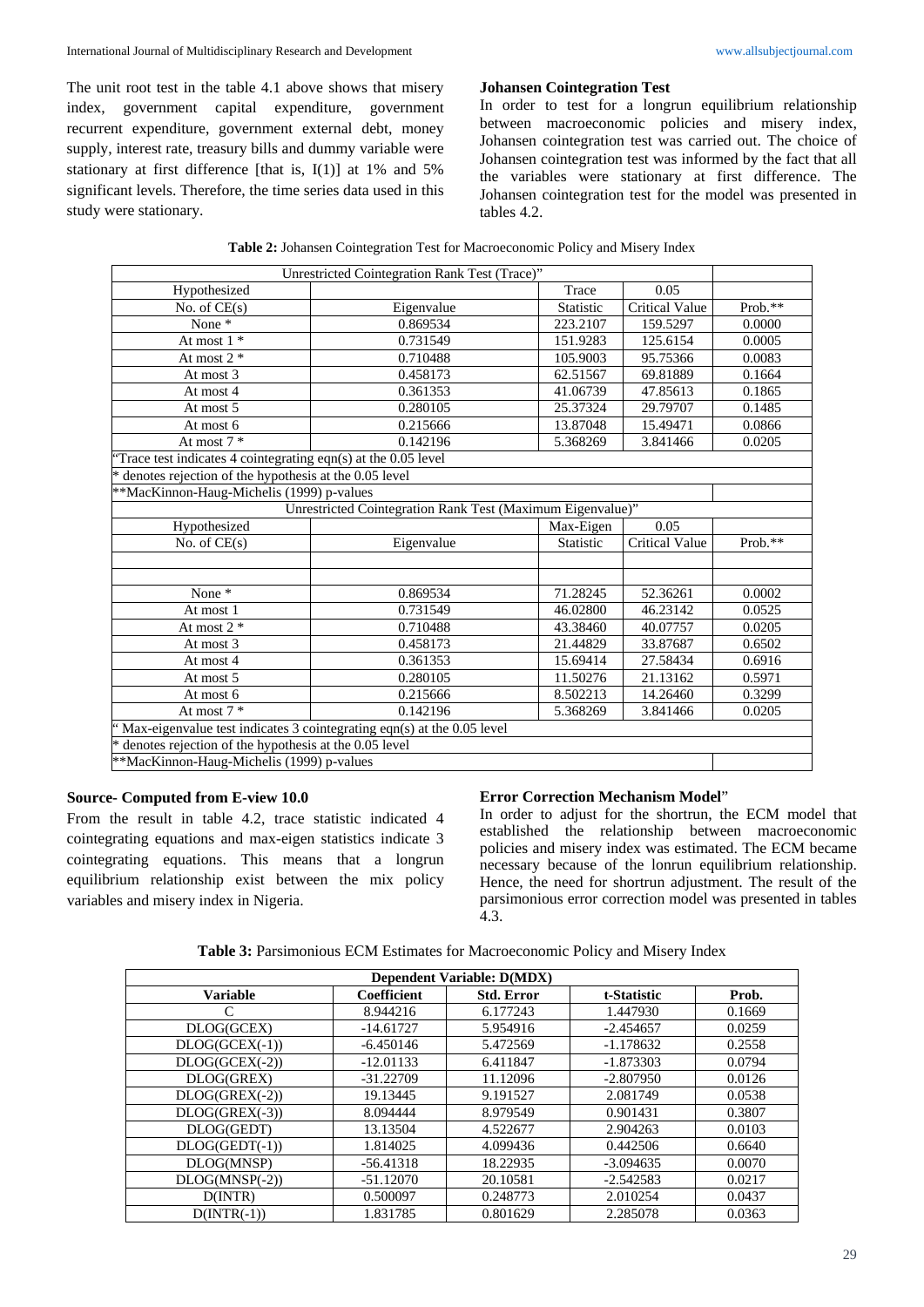| DLOG(TRB)          | $-5.184421$ | 7.250278                | $-0.715065$ | 0.4849   |
|--------------------|-------------|-------------------------|-------------|----------|
| $DLOG(TRB(-3))$    | $-50.56833$ | 9.701716<br>$-5.212307$ |             | 0.0001   |
| D(DMV)             | $-49.50133$ | $-3.100906$<br>15.96350 |             | 0.0069   |
| $D(DMV(-2))$       | 81.08269    | 18.79749<br>4.313485    |             | 0.0005   |
| $ECM(-1)$          | $-0.547489$ | 0.144859                | $-3.779449$ | 0.0016   |
| "R-squared         | 0.880521    | Mean dependent var      |             | 0.377647 |
| Adjusted R-squared | 0.753575    | S.D. dependent var      |             | 17.45439 |
| S.E. of regression | 8.664571    | Akaike info criterion   |             | 7.461414 |
| Sum squared resid  | 1201.197    | Schwarz criterion       |             | 8.269487 |
| Log likelihood     | $-108.8440$ | Hannan-Ouinn criter.    |             | 7.736990 |
| F-statistic        | 6.936177    | Durbin-Watson stat      |             | 2.057364 |
| Prob(F-statistic)" | 0.000165    |                         |             |          |

Source: "Computed from E-view 10.0

From the results in table 4.3, Adjusted  $\mathbb{R}^2$  is 0.753575. This means that about 75% of the variation in the dependent variable is as a result of the variations in the explanatory variables. The remaining 25% may be attributed to the variables that are not included in the model. The F-statistic of 6.936177 indicates that the overall model is statistically significant at 5 percent (%) level. The result of DW-statistic of 2.057364 shows no autocorrelation of the error term in ECM. This means that the estimates based on OLS is not spurious. The value ECM of -0.547489 indicates approximately 54% speed of adjustment to shortrun dynamics.

The theoretical apriori expectations show that government capital expenditure (GCEX), government recurrent expenditure (GREX) and government external debt (GEDT) conformed to theory. This means that increase in government capital expenditure (GCEX) and government recurrent expenditure (GREX) reduced misery index in Nigeria in the current period. It implies that rising external debt in current period worsened misery index in Nigeria. Also, money supply (MNSP), interest rate (INTR) and

treasury bills (TRB) conformed to theory. This means that increase in money supply (MNSP) and treasury bills (TRB) and reduction in interest rate (INTR) could reduce misery index in Nigeria in the current period. The analysis further revealed that a mix of fiscal and monetary policies under the current regime of market based policy would be effective in tackling economic misery in Nigeria despite the high level of corruption, insecurity and poor economic infrastructure confronting policy environment in Nigeria. The implication is that the conduct of expansionary fiscal and monetary policies with minimal cases of corruption, insecurity and improvement in infrastructure will keep economic discomfort very low in Nigeria. The various hypotheses tested revealed that government capital expenditure (GCEX), government recurrent expenditure (GREX), government external debt (GEDT), money supply (MNSP), interest rate (INTR) were significantly related with misery index in Nigeria in the current period, but treasury bills was not.

#### **Stability Test**"



Fig 1: Cumulative Sum for the Model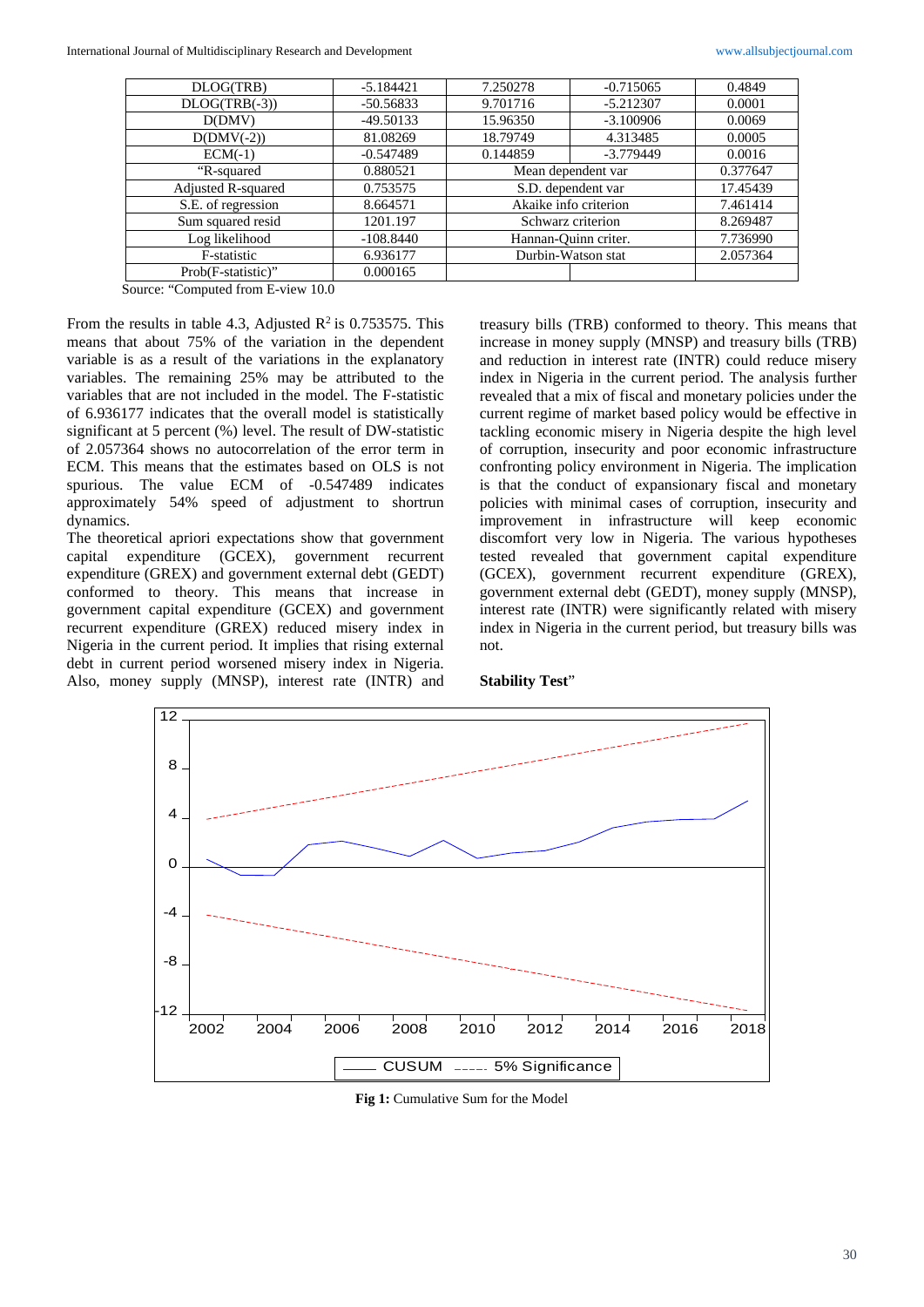

**Fig 2:** Cumulative Sum Squares for the Model

#### **Conclusions and Recommendations**

This study examined macroeconomic policies and misery index in Nigeria from 1981 to 2018. The macroeconomic policy variables considered in this study are government capital expenditure (GCEX), government recurrent expenditure (GREX) and government external debt (GEDT), money supply (MNSP), interest rate (INTR) and treasury bills (TRB). The study also introduced dummy variable to capture the effects of policy shift on misery index in Nigeria. Two major policy regimes was operated in Nigeria, direct and market based policies. Direct policy was coded zero (0) while indirect or market based policy was coded one (1). Misery index was measured by the sum of unemployment, inflation and lending rates less growth rate of real GDP per capita.

This study adopted the ordinary least square (OLS) method of regression analysis. The study conducted some other tests such as: R<sup>2</sup>, T-test, F-test, DW-tests, Philip Perron (PP) unit root test, Johansen cointergation test and error correction mechanism (ECM). From the results of the regression estimates it was revealed that: macroeconomic policy variables of government capital expenditure (GCEX), government recurrent expenditure (GREX) and government external debt (GEDT) supported the Keynesian theory. This means that increase in government capital expenditure (GCEX) and government recurrent expenditure (GREX) reduced misery index in Nigeria in the current period. It implies that rising external debt in current period worsened misery index in Nigeria. Also, money supply (MNSP), interest rate (INTR) and treasury bills (TRB) conformed to theory. This means that increase in money supply (MNSP) and treasury bills (TRB) and reduction in interest rate (INTR) could reduce misery index in Nigeria in the current period. It was further revealed that a mix of fiscal and monetary policies under the current regime of market based policy as indicated by the dummy variable would be effective in tackling economic misery in Nigeria. Although, the extent to which these policies could minimize economic misery may be adversely affected by high level of corruption, insecurity and poor economic and social infrastructure confronting policy environment in Nigeria.

The implication is that the conduct of expansionary fiscal and monetary policies with minimal cases of corruption and insecurity, and improvement in infrastructure will keep economic discomfort very low in Nigeria. The policy implication is that fiscal policy performance of the government can be improved through prioritization of capital expenditure in the medium term expenditure framework and the annual budget. Also, the financial sector reforms through recapitalization and consolidation of the financial sector in banks and non-banks financial institutions must be sustained in order to keep the economic misery low. Based on the findings of the study, the following recommendations are made for policy and for further studies-

- The government should sustain the recent expansionary fiscal policy actions and it should give more priority to capital expenditure than the recurrent expenditure component. This because it has the capacity of creating employment opportunities through building and construction works for the teeming Nigerian population. Hence, reducing the rate of unemployment and misery index in Nigeria. There should be reduction in government external debt profile. This will instill confidence in foreign investors to come. As a result, jobs will be generated and misery index minimized.
- The Central Bank of Nigeria (CBN) should as a matter of urgency, reduce the rate of interest to a lower single digit to encourage investments, boost job creation and reduce economic misery in Nigeria. There should be gradual and steady increase in money supply. This will help to reduce interest rate, boost investment, create jobs and minimize economic misery in Nigeria.
- There is need to sustain monetary policy environment through information and communication technology especially the Bank Verification Number (BVN) and cashless policy to reduce financial crimes in Nigeria. This will reduce the incidence of monies that are not used for productive investments to create unnecessary inflation so as to keep misery index very low in Nigeria."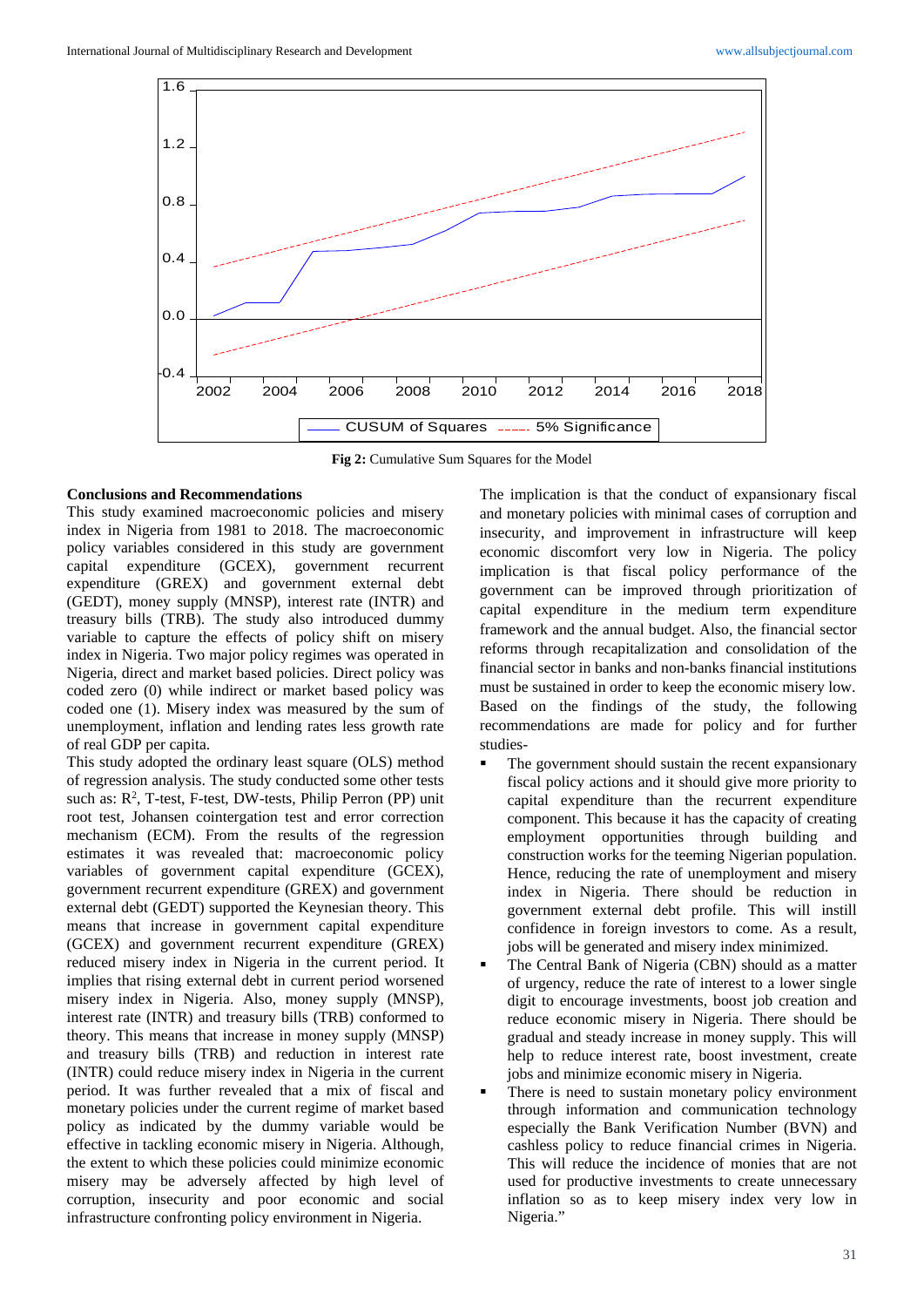#### **References**

- 1. Adefeso HA, Mobolaji HI. The fiscal-monetary policy and economic growth in Nigeria: further empirical Evidence. Pakistan Journal of Social Sciences,2010:7(2):137-142. https://doi.10.3923/pjssci. 2010.137.142.
- 2. Adegoriola AE, Siyan P. The relative impact of money supply and government expenditure on economic growth in Nigeria. Economy,2015:2(3):49-57. https:// EconPapers.repec.org/RePEc:aoj:econom:
- 3. Ajisafe RA, Folorunso BA. The relative effectiveness of fiscal and monetary policy in macroeconomic management in Nigeria. The African Economic and Business Review,2002:3(1):23-40. https: doi.10.4236/oalib.1104320
- 4. Aliyu RS. Macroeconomic policy, output and unemployment dynamics in Nigeria: is there evidence of jobless growth? Being a paper presented at the 53rd Annual Conference of the Nigerian Economics Society on Youth Employment and Poverty Reduction in Nigeria held at NICON Luxury Hotel, Abuja between 27th and 30th August, 2012.
- 5. Attamah N, Anthony I, Ukpere WI. The impact of fiscal and monetary policies on unemployment problem in Nigeria (managerial economic perspective). Risk governance & control: financial markets & institutions,2015:5(2):101-109. https://doi.10.22495/ rgcv5i2c1art4
- 6. Bakare AS. Assessing the role of public spending for sustainable growth: empirical evidence from Nigeria. Journal of Economics and Sustainable Development,2012:3(2):50-57.
- 7. Barro RJ. Reagan vs. clinton: Who's the economic champ? Business Week,1999:22:5.
- 8. Bogunjoko JO. Monetary dimension of the nigerian economic crisis: emprical evidences from a conintegration paradigm. Nigerian Journal of Economic and Social Studies,1997:39(2):145-167.
- 9. Central Bank of Nigeria. Central Bank of Nigeria, Abuja, 2015. www.cenbank.org.
- 10. Cerna S. Monetary Economy, Universitatea de Vest Publishing House, 2012.
- 11. Falade OE, Folorunso BA. Fiscal and monetary policy instruments and economic growth sustainability in Nigeria. American Journal of Economics,2015:5(6):587-594.https://doi.10.5923/j. economics.20150506.04
- 12. Friedman M. Inflation Systems Monetary, Calmann-Levy, 1969.
- 13. Hanke S. Hanke's Annual Misery Index 2018: The World Saddest (And Happiest) Countries, Economic Development Unit, IMF, 2018.
- 14. Holden S, Sparrman V. Do Government Purchases Affect Unemployment? Scandinavian Journal of Economics,2013:120(1):124-158. https://doi: 10.1111/ sjoe12214
- 15. Ijaiya GT, Ijaiya MA, Bello RA, Ajayi MA. Economic growth and poverty reduction in Nigeria. International Journal of Business and Social Sciences,2011:2(15):147-154.
- 16. Iyeli II. The effectiveness of monetary and fiscal policy measures in economic stabilization in Nigeria. Nigerian Journal of Monetary Economics,2005:5(4-5):31-53.
- 17. Iyeli II, Uda EB, Akpan E. The relative effectiveness of

monetary and fiscal policies in economic stabilization in a developing economy: an empirical evidence from Nigeria. African Journal Online,2012:3(1):1-9.

- 18. Iyoha MA. A common monetary policy for the West African Monetary Zone: Rationale and design.<br>West African Financial and Economic West African Financial and Economic Review,2003:1(1):1-11.
- 19. Kareem RO, Afolabi AJ, Raheemand KA, Bashir NO. Analysis of fiscal and monetary policies on economic growth: evidence from Nigerian democracy. Current Research Journal of Economic Theory,2013:5(1):11-19. https://doi:10.19026/CRJET.5.5519
- 20. Keynes JM. The General Theory of Employment, Interest, and Money. Palgrave Macmillan, 1936.
- 21. Kvrgić G, Čolić Z, Vujović T. Značaj koordinacije meramonetarne ifiskalne politik. Bankarstvo,2011:40(3-4):32-61.
- 22. Mankiw NG. Macroeconomics. NY: Worth, 2010.
- 23. Mohamed K, Mnaranara ET, Abdul TM, Allieu KB, Chernor BM. An empirical study of macroeconomic policy and economic growth in Sierra Leone. International Journal of Research (IJR),2015:2(5):397- 412.
- 24. Mohammad SD, Wasti SK, Lal I, Hussain A. An empirical investigation between money supply, government expenditure, output & prices: the Pakistan evidence. European Journal of Economics, Finance and Administrative Sciences,2009:2(17):1-8. http://www.eurojournals.com
- 25. Mountford, Uhlig. What are the effects of fiscal policy schocks? The National Bureau of Economic Research. Working, 2008, 14551.
- 26. National Bureau of Statistics. Statistical data for unemployment, inflation and GDP growth rates, 2018. https://www.nigerianstat.gov.ng/
- 27. Ogunmuyiwa MS. Managing the inflation problem in Nigeria using the fisco-monetary approach, Athens Journal of Business & Economics,2016:10(5):1-14. https:// doi=10.30958/ajbe.6-3-4
- 28. Okonji OS, Igbanugo IC. Macroeconomic performance and economic wellbeing in Nigeria: evidence from Hanke's misery index. SSRG International Journal of Economics and Management Studies (SSRG-IJEMS),2019:6(6):70-83. https://doi.10.14445/239391 25/IJEMS-V6I6P112
- 29. Okun AM. Potential GNP: Its measurement and significance. Proceedings of the Business and Economics Statistics Section (98–104). American Statistical Association, 1962. https://doi.org/10.1016/ 0167-2231(79)90009-5
- 30. Oloyede BB. Effect of poverty reduction programmes on economic development evidence from Nigeria. Arabian Journal of Business and Management Review (OMAN Chapter),2014:4(1):26-37.
- 31. Onakoya AB, Somoye RC. The impact of public capital expenditure and economic growth in Nigeria. Global Journal of Economics and Finance,2013:2(1):1-11. http://www.globalresearchjournals.org/?a=journal&id= gjef
- 32. Sodipe OA, Ogunrinola OI. Employment and economic growth nexus in Nigeria. International Journal of Business and Social Sciences,2011:2(11):232-239. https://ssrn.com/abstract=3499876
- 33. Taiwo AS, Agbatogun KK. Government expenditure in